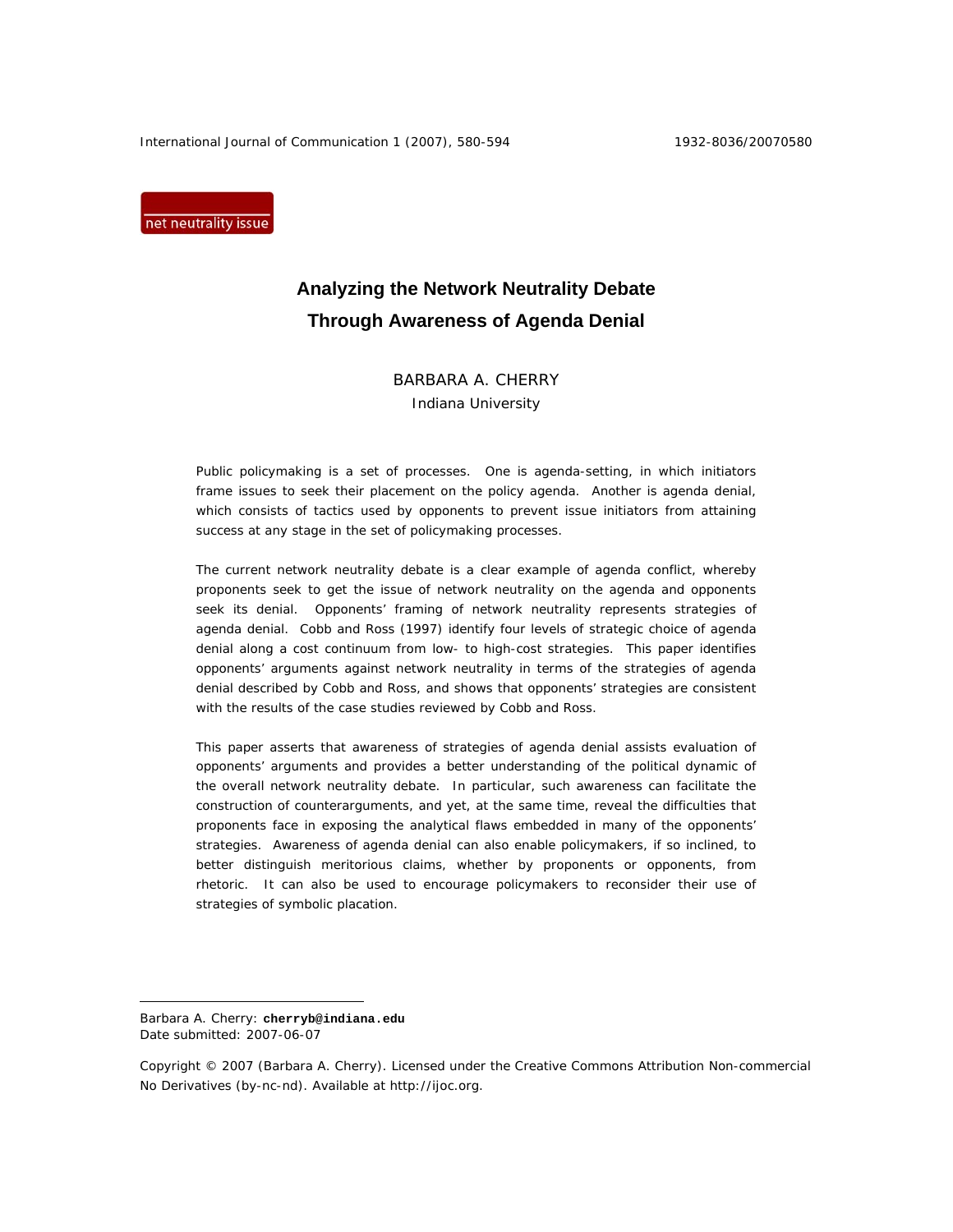# **Introduction**

 $\overline{a}$ 

Public policymaking can be considered a set of processes that include the setting of the agenda, specification of alternative policy choices, an authoritative choice among those specified alternatives, and the implementation of the decision (Kingdon 1995, pp. 2-3). A successful policy outcome requires success in all these processes. With regard to the first process, the agenda "is the list of subjects or problems to which governmental officials . . . are paying some serious attention at any given time" (Kingdon 1995, p. 3).

"*Agenda-setting*, the politics of selecting issues for active consideration, can be examined from a variety of perspectives" (Cobb & Ross 1997, p.3). Much of the agenda-setting literature emphasizes how individuals and groups, or initiators, try to gain access to decision makers through issue expansion, that is, by framing issues to appeal to a larger audience. Cobb and Ross (1997, p. xi) focus on *agenda denial*, that is, "the political process by which issues that one would expect to get meaningful consideration from the political institutions in a society fail to get taken seriously." Agenda denial concerns tactics used by issue opponents to keep issue initiators from attaining success at any stage in the set of policymaking processes.

The current network neutrality debate is a clear example of agenda conflict, whereby proponents seek to get the issue of network neutrality on the agenda and opponents seek its denial. The lack of a consensus as to the definition of network neutrality is symptomatic of the ongoing battle to frame the debate.

Opponents' framing of the network neutrality issue represents strategies of agenda denial described by Cobb and Ross (1997). This paper asserts that awareness of the strategies of agenda denial assists evaluation of opponents' arguments and provides a better understanding of the political dynamic of the overall network neutrality debate. In this way, network neutrality proponents may more effectively construct counterarguments and policymakers may better distinguish meritorious claims from rhetoric.

# **The Framework of Strategies of Agenda Denial**

Although resource differentials between issue proponents and opponents may be an important factor affecting agenda success or failure, in many circumstances this explanation is insufficient. This is because agenda conflicts "are also about competing interpretations of political problems and the alternative worldviews that underlie them" (Cobb & Ross 1997, p. 4). For this reason, Cobb and Ross emphasize the importance of symbolic and cultural strategies used by issue opponents to define issues and their proponents in ways that make active consideration of issues less likely. In particular, Cobb and Ross identify four levels of strategic choice along a cost continuum. $1$ 

<sup>&</sup>lt;sup>1</sup> The continuum of strategies is discussed in chapter 2 of Cobb and Ross (1997). A table outlining these strategies is conveniently provided in Table 2.1 on p. 42.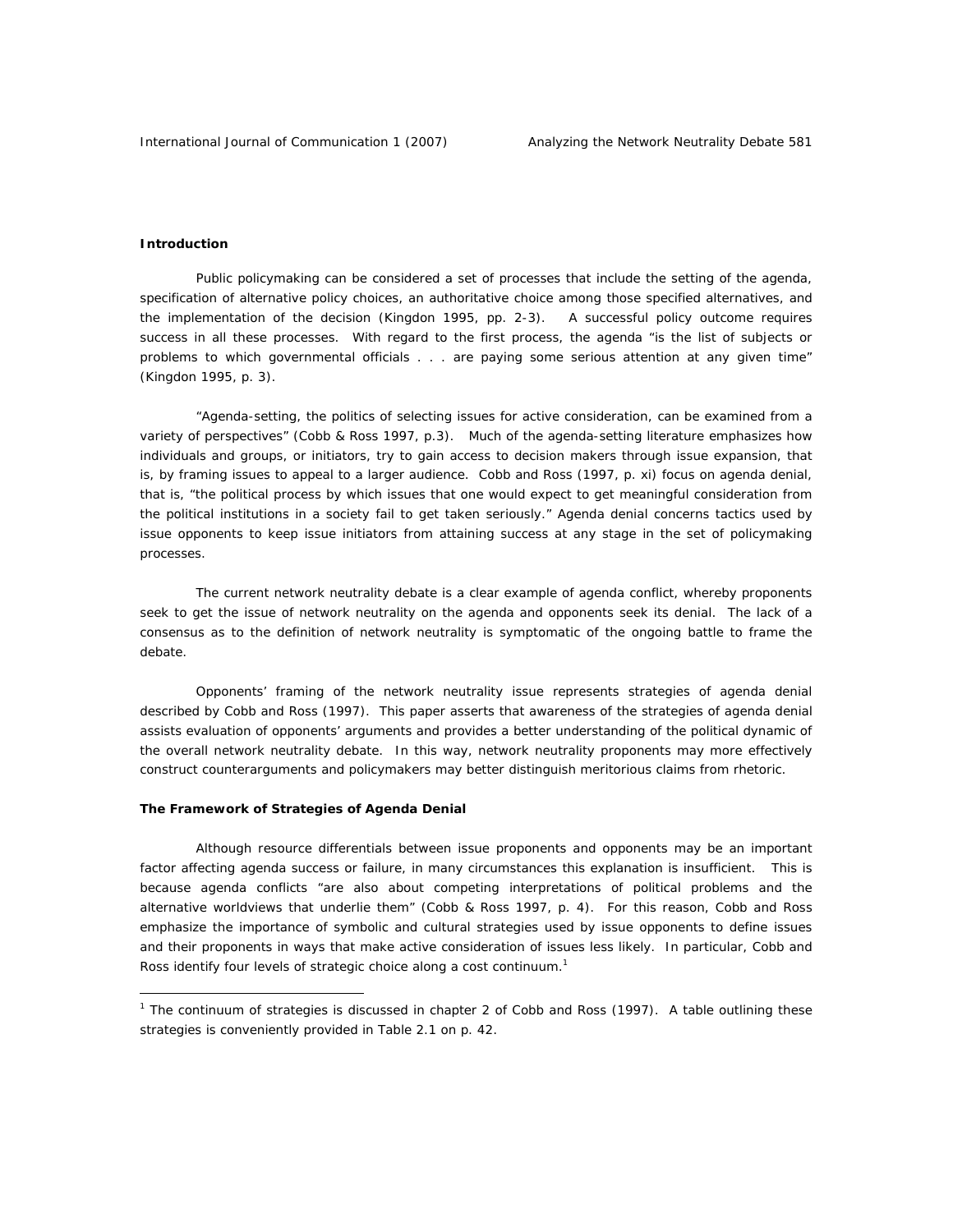*Low-cost strategies* stress the non-recognition of the initiator position. The key element is nonconfrontation, consisting of varying forms of denial. Such strategies include refusal to recognize that a problem exists ("ignorancing") or outright denial that a problem exists. A variant of denial also includes anti-patterning which defines the problem as an isolated incident. Another low-cost strategy is to refuse to recognize the existence of groups advocating the issue.

When non-confrontation is insufficient for agenda denial, some *medium-cost strategies* are of the *attack-posture* which attack either the issue or the initiating group. One of the key elements of these strategies is allocation of blame. For an initiating group of low legitimacy, opponents seek to discredit the group. Tactics include linkage with unpopular groups, questioning the ethics or behavior of leaders, blaming the group for the problem, or using deception (e.g., releasing false information). For an initiating group of high legitimacy, opponents seek to discredit the issue itself. Examples include stating that the issue is not of public concern, such as advocating reliance on the marketplace. Others include disputing the facts of the case, raising fears of the general public, or even claiming victim status (role reversal). There are also a myriad of ways in which opponents focus on the problem definition by stressing issue characteristics that buttress their view, such as: claiming a socially significant impact that is negative; claiming a negative spillover; claiming high complexity so that people cannot understand the issue; or claiming that current policy is adequate. Attack strategy also includes the use of deception, such as lying, spreading false rumors, planting false stories, or distorting one's position with a scientific façade.

An alternative set of *medium-cost strategies* consists of *symbolic placation*. Such strategies seek to symbolically placate the initiating group by admitting the existence of the problem but blocking any consideration of the initiating group's proposed solution. In this way, opponents set aside vocabulary of adversarial conflict and attempt to address the initiating group's grievance through visible but not very significant action. These strategies are more commonly used by public officials. Tactics include creating a committee or commission to study the problem, postponement, and superficial actions that make no difference. Other tactics include showcasing or tokenism, where opponents focus on one small part of the problem to show commitment to deal with it, or co-opting of initiating leader or group symbols.

Finally, *high-cost strategies* consist of threats or violence. These strategies are usually more costly to initiators than to opponents, at least in the short run. Tactics include electoral threats or withholding of support, economic threats, legal threats or actions, and even physical threats or actions.

In their research, Cobb and Ross's working assumption is that an opponent seeks the desired result at the lowest possible cost but will progressively turn to higher-cost strategies, or terminate its opposition, in face of the lack of success. Cobb and Ross analyze strategies of agenda denial in seven case studies. $<sup>2</sup>$  The results provide insights as to how agenda denial strategies are in fact used.</sup>

<sup>&</sup>lt;sup>2</sup> The case studies include agenda conflicts before the Securities and Exchange Commission, the Food and Drug Administration, Congress, and local government in Texas. An overview of the results is provided in chapter 10 (Cobb & Ross, 1997).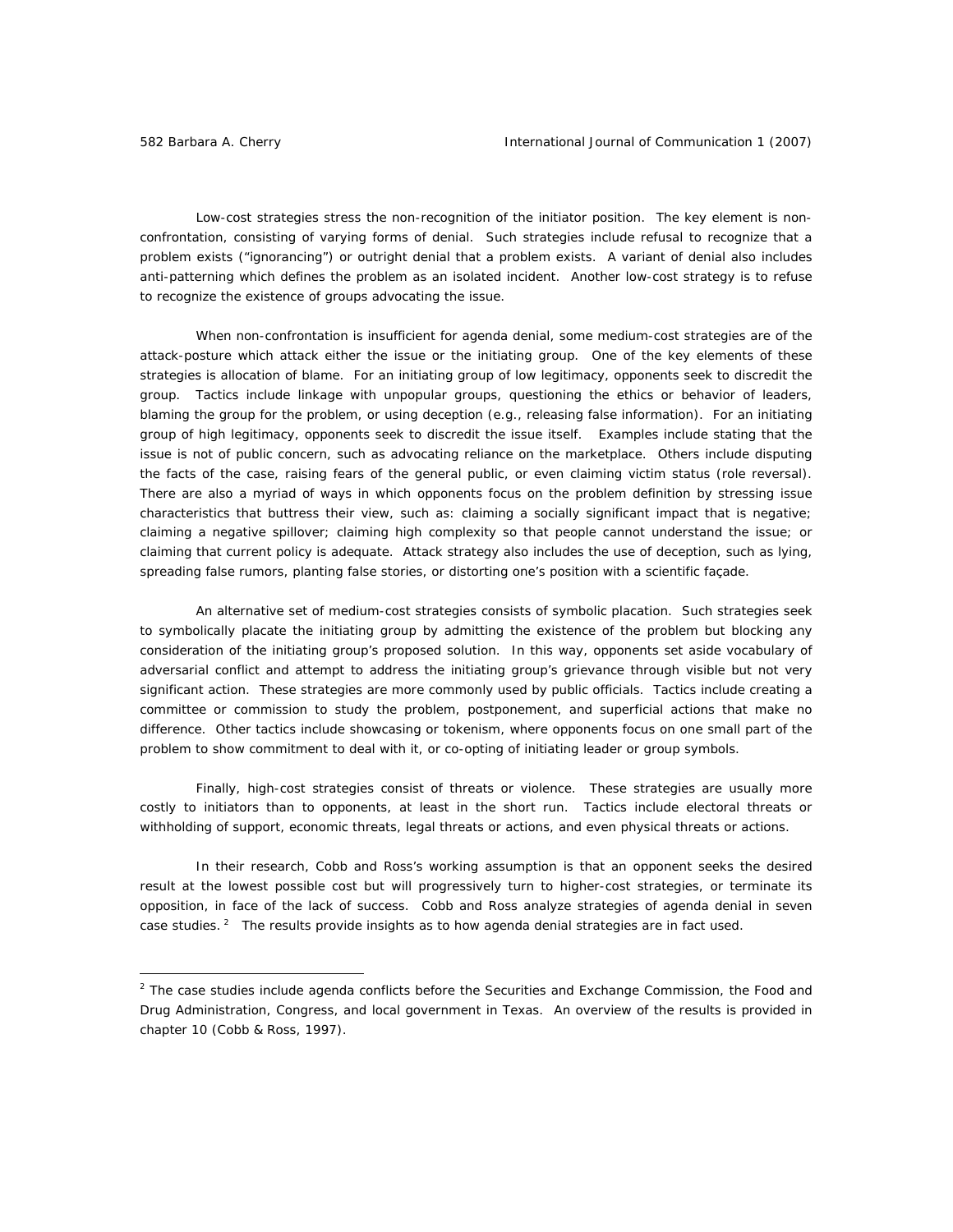First, they find that medium-cost strategies are the most commonly used. Affected groups primarily use medium-cost strategies of attack, against the legitimacy of the initiating groups or the issue itself. For initiating groups of low legitimacy, attacks were directed against initiators that link them to negative images. For initiating groups of high legitimacy, one of the most common issue attacks was the opponents' claim that the problem identified by the initiators was not a public problem but one that the private sector should solve. Other common attack strategies were those that associate the current policy with positive outcomes and the proposed new policy with negative ones that raise threats and fears, emphasizing costs and (un)fairness. Additional issue attack strategies include stressing procedural flaws (e.g., lack of jurisdiction), providing only partial information or misinformation, and disputing the information provided by the initiators. Medium-cost strategies of symbolic placation were also used but primarily by government opponents. The most prominent were creating a commission to study the problem and showcasing (giving the appearance that the problem is being addressed).

Second, low-cost strategies were used in three cases, the most frequent of which was to deny that the problem exists. However, even in the case in which the opponents' resources greatly overwhelmed those of the initiators, as discussed in chapter 8, opponents were eventually forced to use medium-cost strategies.

Third, the high-cost strategies were the least used of any category. They appeared in only one case involving the introduction of RU 486, where opponents threatened economic boycotts against the pill's European producers and threatened the use of violence against these companies as well as clinics and doctors participating in clinical trials. For a variety of reasons, Cobb and Ross assert that high-cost strategies are not often used. For example, such strategies are often counterproductive and create the potential for backlash against an opponent.

#### **Strategies of Agenda Denial in the Network Neutrality Debate**

Opponents' arguments against network neutrality can be identified in terms of the strategies of agenda denial described by Cobb and Ross. In so doing, this section shows that the strategies used by network neutrality opponents are consistent with the results of the case studies reviewed by Cobb and Ross. Although this section does not assert that it has exhaustively identified all opponents' arguments against network neutrality, it does attempt to provide arguments representative of those in the debate with which the author is familiar. Identification of further arguments and their associated strategies of agenda denial to augment this analysis are, of course, encouraged.

Before describing specific strategies of agenda denial used in the network neutrality debate, it is helpful to first review proponents' characterizations of the debate. It is to such characterizations that the opponents' strategies are intended to respond. Below is an illustrative list of proponents' arguments.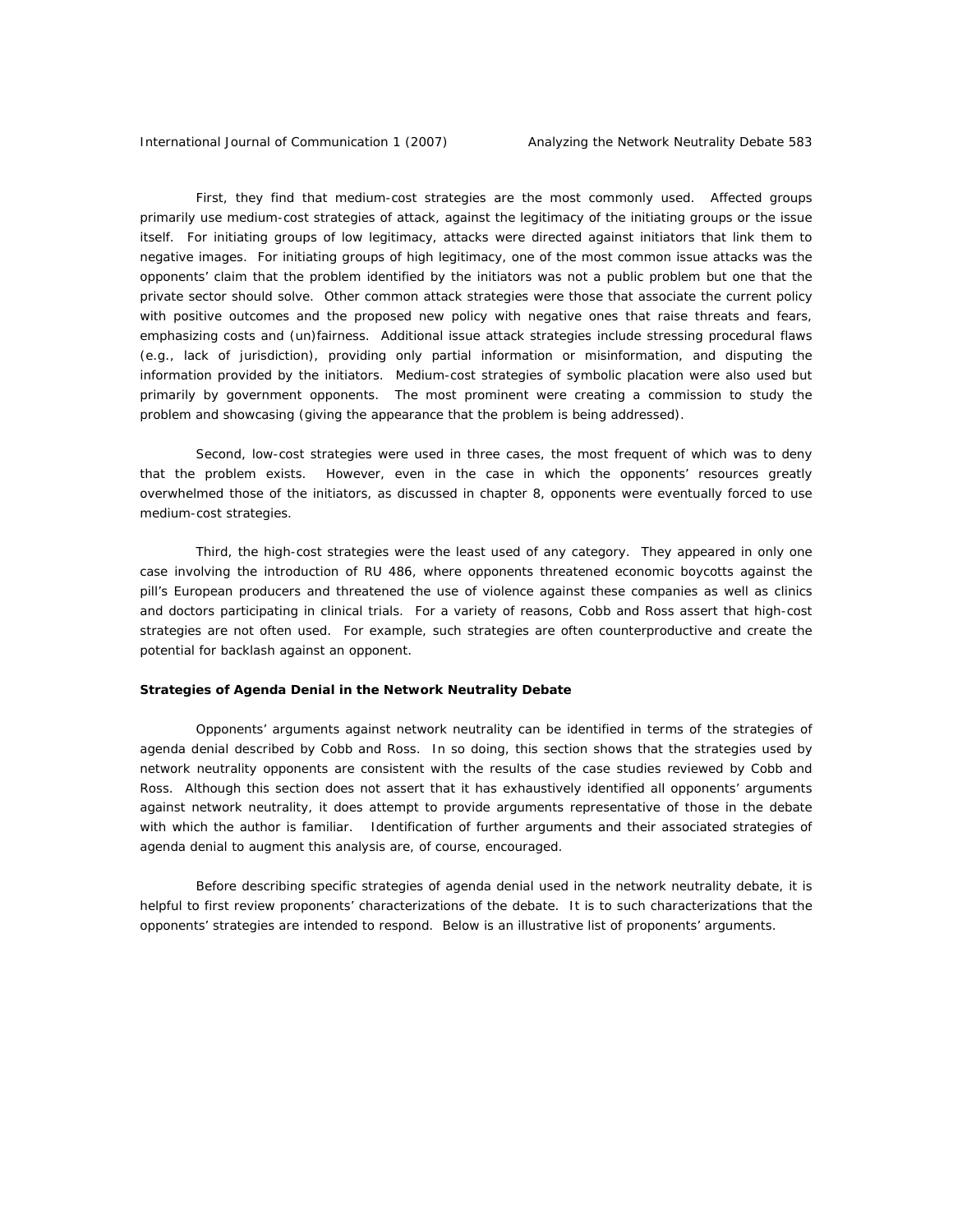- Prevention of discrimination is at the heart of the network neutrality debate (Comstock 2006).  $*^3$
- Network neutrality is about who will control innovation and competition on the Internet (Citron  $2006$ ). $*$
- Network neutrality is the preservation of limited elements of openness and non-discrimination that have long been part of our telecommunications law; i.e., preservation of the original architectural design upon which the Internet evolved (Cerf 2006).\*
- The Internet depends on basic common carrier rules to ensure the availability of the transmission capacity over which Internet applications reach businesses and consumers (Comstock 2006).\*
- A common rationale behind the various proposals of network neutrality is to design rules that explicitly forbid network operators and ISPs to use their power over the transmission technology to negatively affect competition in complementary markets for applications, content and portals (Barbara van Schewick 2005).
- Net neutrality is the principle that permits any consumer to visit any web site, attach any device, and access any content over the Internet. It also ensures that any application, content, or service provider can reach any consumer without blocking, degradation, or impairment (Windhausen 2006).
- Congress should enact FCC Chairman Powell's Internet Freedoms and prohibit access-tiering (Lessig 2006).\*

In response, opponents have offered numerous arguments against network neutrality. Such arguments can be identified in terms of the type of agenda denial strategies they represent. A list of prominent opponents' arguments and the associated type of strategy of agenda denial are provided in Table 1.

<sup>3</sup> Throughout this article, the symbol "\*" refers to the testimony of the referenced individual in *Net Neutrality: Hearing Before the S. Comm. On Commerce, Sci. & Transp.,* 109th Cong. (2006), provided in the list of references.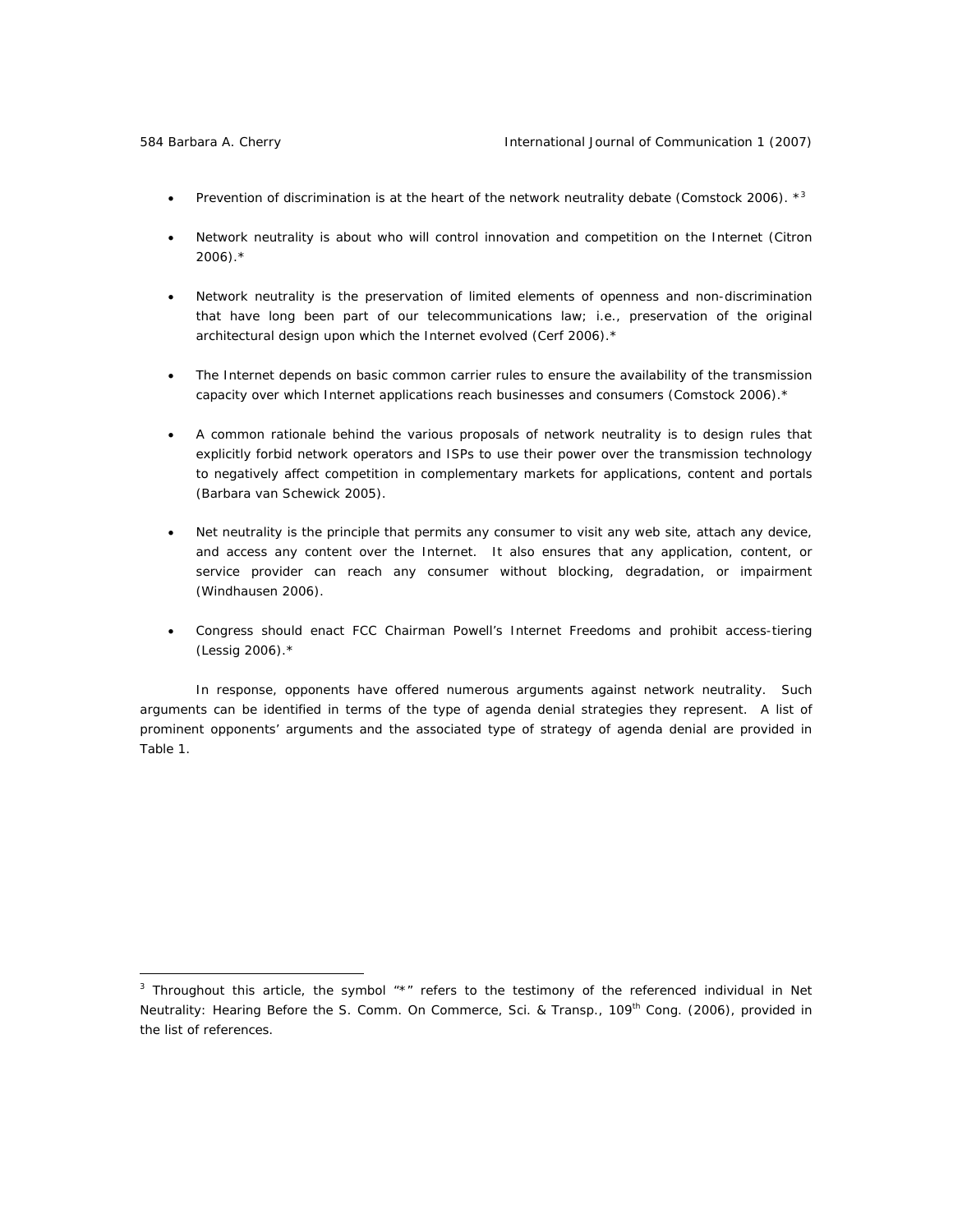| <b>Opponent's Argument</b>                                                                                                                                                                                                                                                  | <b>Strategy of Agenda Denial</b>                                                                                                                                                                                                                                                           |
|-----------------------------------------------------------------------------------------------------------------------------------------------------------------------------------------------------------------------------------------------------------------------------|--------------------------------------------------------------------------------------------------------------------------------------------------------------------------------------------------------------------------------------------------------------------------------------------|
| There is no problem that requires legislation (McCormick,<br>2006; * McSlarrow 2006*).                                                                                                                                                                                      | Low-cost Strategy<br>Denial that a problem exists<br>$\bullet$                                                                                                                                                                                                                             |
| Proponents' concerns are largely hypothetical; Madison<br>River Communications' blocking of Vonage was an<br>isolated event (Cattuso 2006).                                                                                                                                 | Low-cost Strategy<br>Anti-patterning: Concerns are isolated<br>$\bullet$<br>incidents                                                                                                                                                                                                      |
| Internet upstarts such as Google, MSN, and Vonage want<br>use the<br>network<br>operators'<br>pipes<br>free<br>to<br>for<br>(BusinessWeek Online, 2005, quoting Edward Whitacre,<br>CEO of AT&T, formerly SBC).                                                             | Medium-cost<br>Strategy:<br>Attack<br>group<br>legitimacy<br>Questions ethics, behavior of proponents                                                                                                                                                                                      |
| Network neutrality is a classic case of political "rent<br>seeking", with unpredictable consequences for<br>both<br>consumers and its chief advocates (Singer 2007).                                                                                                        | Medium-cost<br>Strategy:<br>Attack<br>group<br>legitimacy<br>Questions ethics, behavior of proponents<br>Medium-cost Strategy: Attack issue<br>Problem definition: Socially significant<br>impact that is negative (harmful economic<br>consequences)<br>Raise fears of the general public |
| Net neutrality would prohibit broadband networks from<br>offering different customers different deals; net neutrality<br>would not permit network owners to allocate capacity<br>efficiently, such as through priority servicing.<br>(Cattuso)<br>2006)                     | Medium-cost Strategy: Attack issue<br>Problem definition: Socially significant<br>impact that is negative (harmful economic<br>consequences)                                                                                                                                               |
| Vibrant competition is more than sufficient to ensure<br>consumers are not blocked from access to the legal<br>content, applications and devices of their choice. Rely on<br>competition. (Cattuso 2006; Dixon 2006; * Sidak 2006; *<br>McCormick 2006; * McSlarrow 2006*). | Medium-cost Strategy: Attack issue<br>States that the issue is not a legitimate<br>$\bullet$<br>public concern: rely on competition                                                                                                                                                        |

# **Table 1. Agenda Denial Strategies of Network Neutrality Opponents**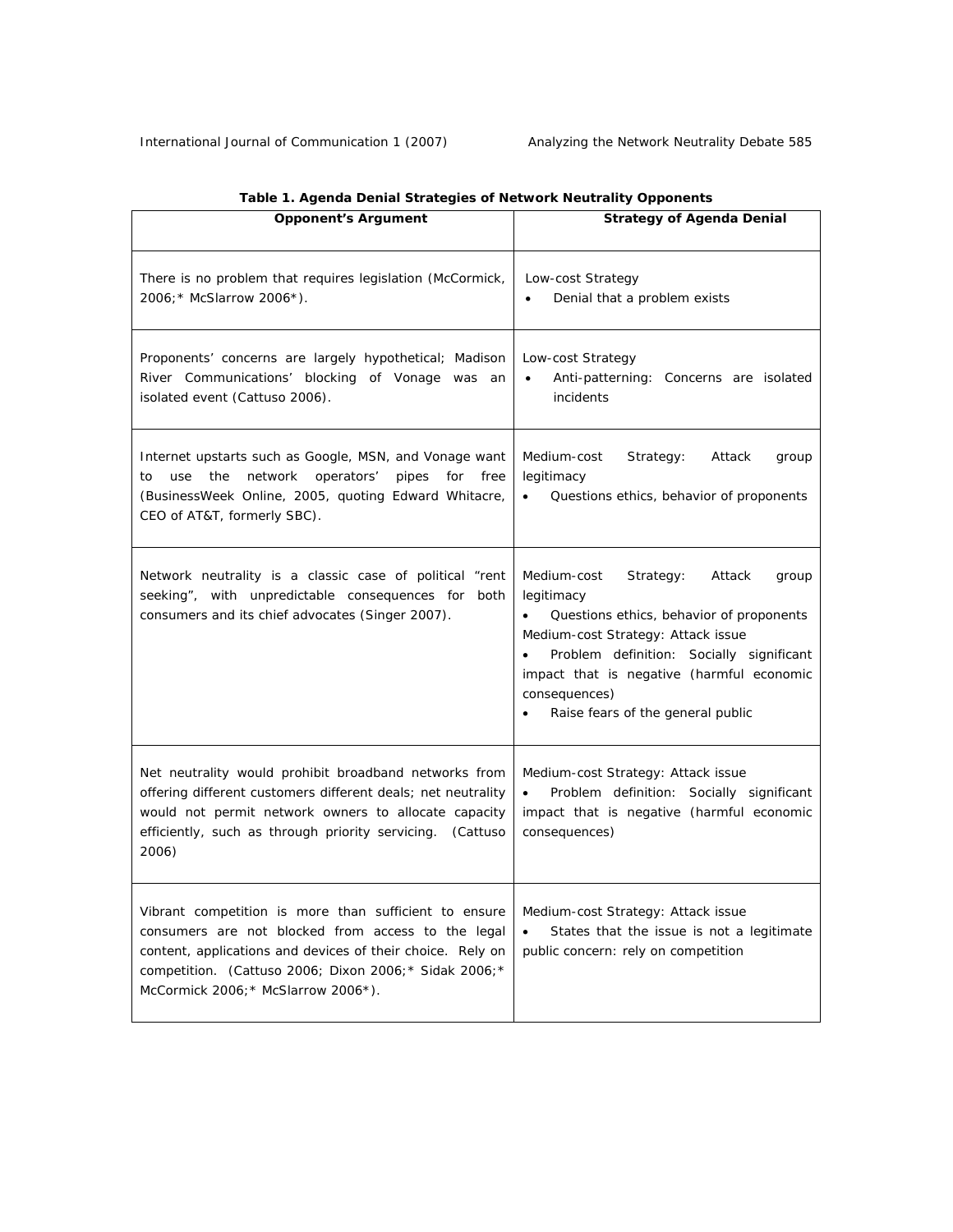| Net neutrality is unnecessary and destructive economic<br>regulation that would derail the evolution of a full access,<br>competitive and innovative Internet for consumers (Sidak<br>$2006$ <sup>*</sup> ; strict neutrality rules would put roadblocks in<br>way of raising capital for new investments (Cattuso<br>2006).                                           | Medium-cost Strategy: Attack issue<br>Problem definition: Socially significant<br>$\bullet$<br>impact that is negative (harmful economic<br>consequences)            |
|------------------------------------------------------------------------------------------------------------------------------------------------------------------------------------------------------------------------------------------------------------------------------------------------------------------------------------------------------------------------|----------------------------------------------------------------------------------------------------------------------------------------------------------------------|
| Even if a network owner does abuse its power, existing<br>competition law, with its decades of precedent, is more<br>than sufficient to address the problem (Cattuso 2006); as<br>measured by consumer welfare, net neutrality mandates<br>would do more harm than good in the absence of<br>demonstrated market power abuses by broadband<br>providers (Dixon 2006)*. | Medium-cost Strategy: Attack issue<br><b>Problem</b><br>definition:<br>clear<br>precedent,<br>current policy is adequate                                             |
| Net neutrality rules would invite endless uncertainty and<br>litigation (Cattuso 2006).                                                                                                                                                                                                                                                                                | Medium-cost Strategy: Attack issue<br>Problem definition: use ambiguity to<br>raise fears                                                                            |
| Broadband network operators commit not to block,<br>impair, or degrade content, applications, or services<br>(McCormick $2006$ )*.                                                                                                                                                                                                                                     | Medium-cost Strategy: Symbolic Placation<br>Invokes a community norm<br>$\bullet$                                                                                    |
| FCC adopted of a legally unenforceable Policy Statement<br>to ensure that broadband networks are widely deployed,<br>open, affordable, and accessible to all consumers. (2005)                                                                                                                                                                                         | Medium-cost Strategy: Symbolic Placation<br>Address the issue through visible but not<br>٠<br>very<br>significant<br>(here,<br>not<br>legally<br>enforceable) action |
| FCC opens a Notice of Inquiry (NOI), seeking comment<br>on its 2005 Policy Statement (2007).                                                                                                                                                                                                                                                                           | Medium-cost Strategy: Symbolic Placation<br>Postponement (an NOI is viewed as a<br>postponement relative to the option of an<br>$NPRM)^4$                            |

<sup>4</sup> *See* Concurring Statements of FCC Commissioners Copps and Adelstein, excerpts of which are provided later in this section.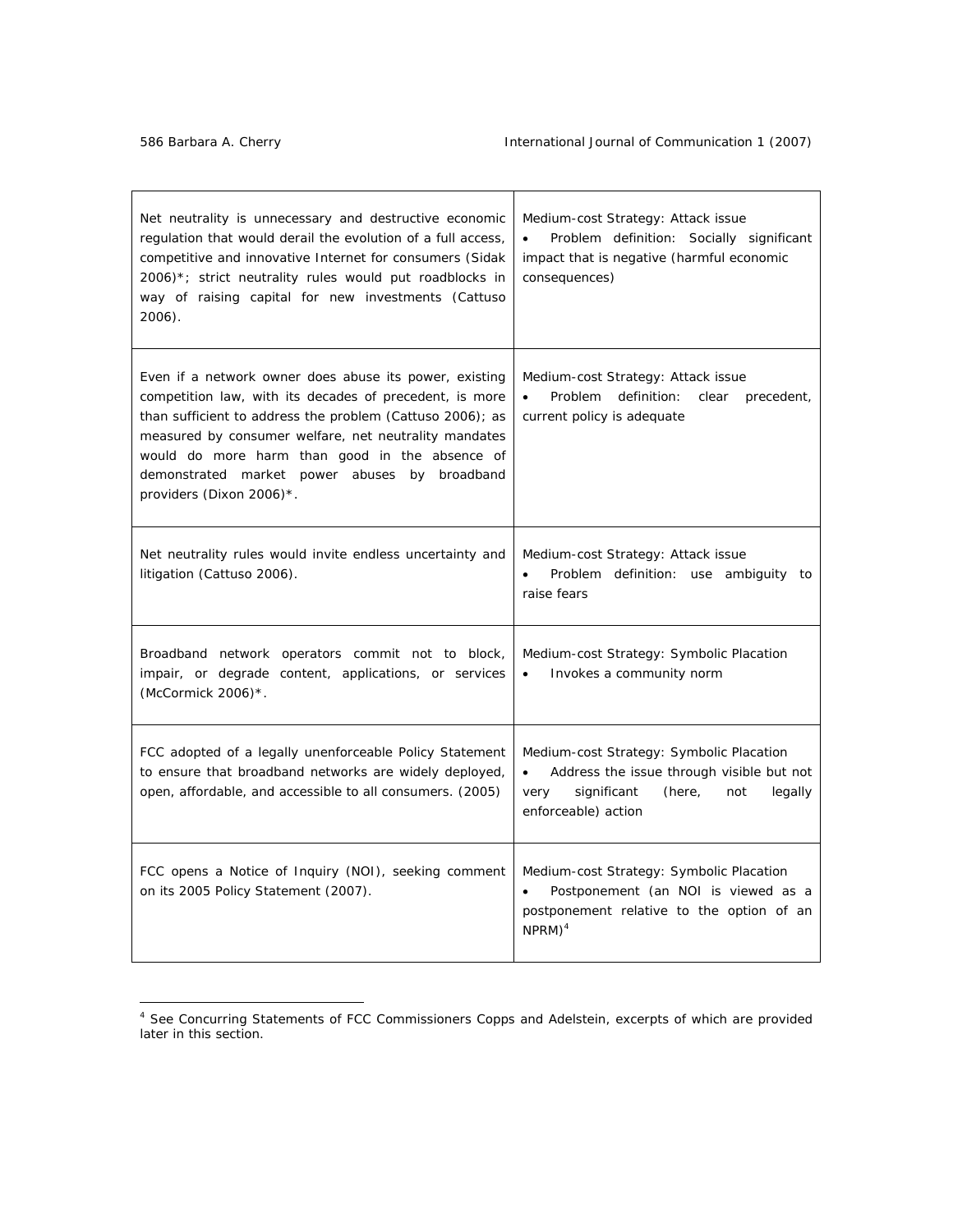Consistent with the results of the case studies reviewed by Cobb and Ross, medium-cost strategies are the most commonly used strategies of agenda denial in the network neutrality debate. Only a few are used, and only by affected groups, to attack the legitimacy of the proponents as a group. It is not surprising that such attacks are being sparingly used as the attack by Edward Whitacre published in BusinessWeek Online (2005) – essentially accusing companies, such as Google and Vonage, of being freeriders – has generated tremendous backlash.<sup>5</sup> Furthermore, Whitacre's statements<sup>6</sup> are being used by proponents as evidence to support their claims that the network operators intend to block on-line companies, a fear for which network neutrality rules are sought (Windhausen, 2006).

Most of the medium-cost strategies are used, and by affected groups, to attack the issue of network neutrality itself. As with the case studies, the most common issue attack – as indicated by the number of opponents asserting it – is the opponents' claim that the problem identified by the initiators is not a public problem but one that the private sector should solve. Other common attack strategies are various ways of associating the current policy with positive outcomes and the proposed new policy of network neutrality with negative ones that raise threats and fears, emphasizing harmful economic consequences and ambiguity of unpredictable effects.

Medium-cost strategies of symbolic placation are also being used, but primarily by government opponents. The FCC has thus far offered two acts of symbolic placation. The FCC has adopted a legally unenforceable Policy Statement to ensure that broadband networks are widely deployed, open, affordable, and accessible to all consumers (*Wireline Broadband Access Order* 2005). Through the United States Telecom Association, industry opponents are riding the symbolic coattails of this Policy Statement by committing – albeit in a legally unenforceable manner – to not block, impair, or degrade content, applications, or services. The FCC has also recently opened a Notice of Inquiry (NOI), seeking comment on its 2005 Policy Statement. As a procedural matter, the opening of an NOI rather than a Notice of

<sup>6</sup> Whitacre gave the following statement in a response to a question published in a BusinessWeek interview (BusinessWeek Online 2005).

# **How concerned are you about Internet upstarts like Google, MSN, Vonage, and others?**

How do you think they're going to get customers? Through a broadband pipe. Cable companies have them. We have them. Now what they would like to do is use my pipes free, but I ain't going to let them do that because we have spent this capital and we have to have a return on it. So there's going to have to be some mechanism for these people who use these pipes to pay for the portion they're using. Why should they be allowed to use my pipes? The Internet can't be free in that sense, because we and the cable companies have made an investment and for a Google or Yahoo! or Vonage or anybody to expect to use these pipes [for] free is nuts!

<sup>&</sup>lt;sup>5</sup> In addition, proponents such as Google, MSN, Yahoo and Vonage are corporations with considerable resources. However, Cobb and Ross' analysis of agenda denial is intended to provide greater explanatory power than merely a comparative assessment of resources available to issue proponents and opponents.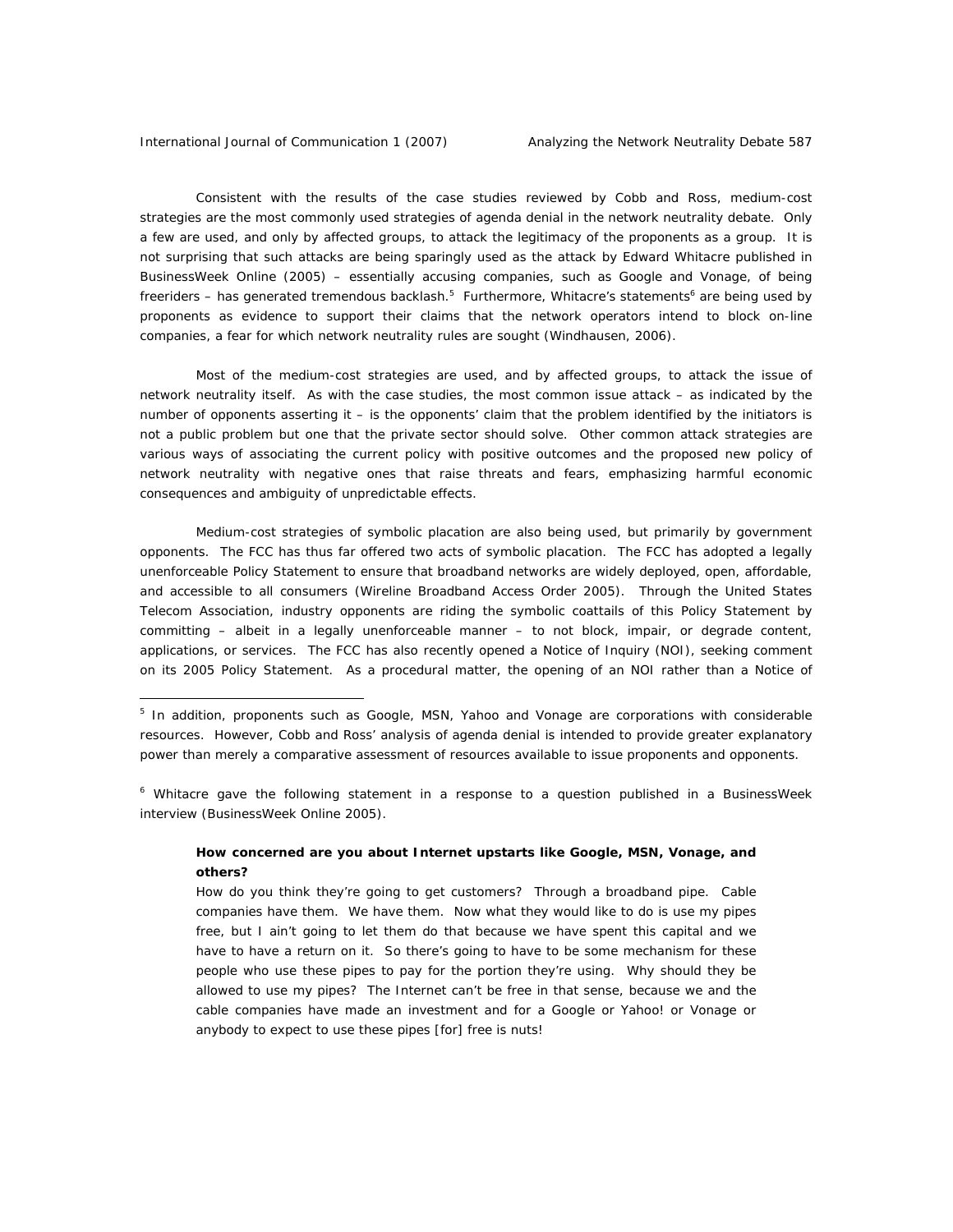Proposed Rulemaking (NPRM) is considered a dilatory step, essentially constituting a form of postponement. This view is expressed in the statements of the two Democratic Party commissioners. In his Concurring Statement, Commissioner Copps asserts that, with issuance of an NOI:

We proceed too leisurely here. Rather than strike out and unflinchingly proclaim this agency's commitment to an open and non-discriminatory Internet, we satisfy ourselves with a tiny, timid step. Let's be frank. Putting out a Notice of Inquiry is not the way to sail boldly forth. History shows that Notices of Inquiry like this have a way of disappearing into the regulatory dustbin, putting off decisions that need to be made now. These are no longer new and novel questions. We adopted our Four Principles of Internet Freedom [in the 2005 Policy Statement] nearly two years ago. And these issues come back to us in just about every major merger that comes before us—and there have been a lot of those!

We should be building on what we have already approved and going with at least a Notice of Proposed Rulemaking with a commitment to move to an Order within a time certain . . . .

Commissioner Adelstein conveys a similar sentiment in his Concurring Statement.

Of particular concern is the decision to cast this item as a Notice of Inquiry . . . [T]he time is ripe for an NPRM. Fairly or not, NOIs are often perceived as the Commission's way [of] delaying and downgrading an issue. But we cannot stick our head in the sand on this. The future of the Internet is simply too important. We will need to keep this issue at the fore and move quickly if we are serious about addressing Internet Freedom. For these reasons, I can only concur in this item.

Also consistent with the results of the case studies reviewed by Cobbs and Ross, a few lost-cost strategies are being used. They include the denial that a problem exists as well as anti-patterning (claiming that the concerns are isolated incidents). However, these strategies alone have been unable to contain the issue of network neutrality. Thus, the opponents are making extensive use of medium-cost strategies previously described.

Finally, thus far high-cost strategies are not being used. Although, should the adoption of network neutrality rules become more likely, threats of litigation by opponents should be expected. Escalation to such higher-cost strategies would be consistent with the historically frequent legal challenges by industry opponents to changes in telecommunications policies by Congress as well as the FCC.

#### **Counterarguments to Strategies of Agenda Denial in the Network Neutrality Debate**

Various counterarguments are being posed in response to opponents' strategies of agenda denial. Although it is beyond the scope of this paper to conduct a comprehensive survey of proponents' counterarguments, those provided in Windhausen's report (2006) are illustrative.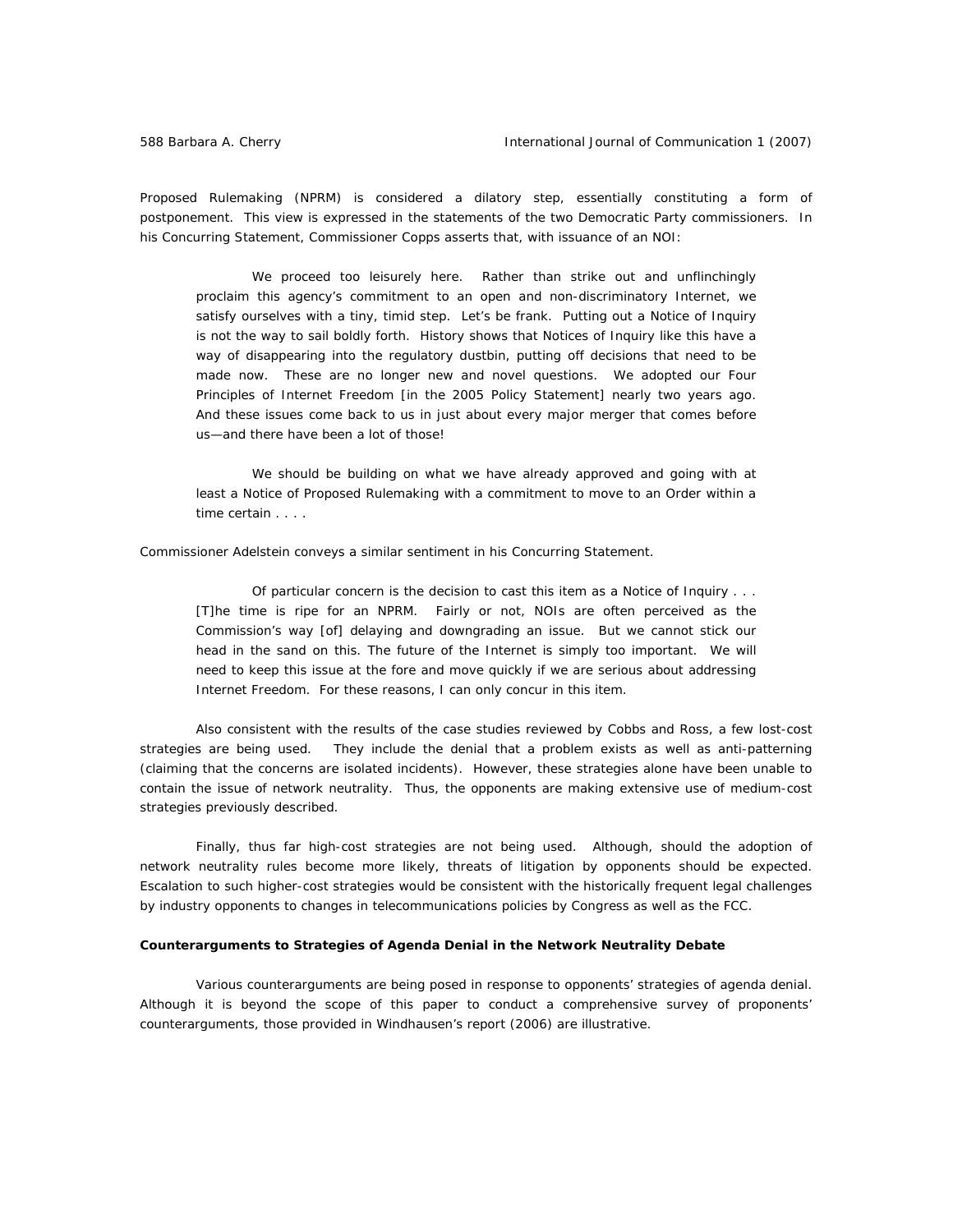Some counterarguments are directed at opponents' low-cost strategies. For example, John Windhausen (2006), the former president of CompTel, authored a report used by Public Knowledge that describes numerous specific instances of blocking or discrimination by network operators, both in the U.S. and internationally. These examples are provided to counter opponents' claims that no problem exists or that any problems are isolated incidents.

In the same report, Windhausen also responds to numerous opponents' medium cost-strategies of issue attack. He responds to opponents' assertions that network operators already have an incentive to keep their networks open so that a law or regulation is unnecessary, that network neutrality will prevent network operators from managing their networks, that a network neutrality rule will create burdensome regulation that discourages deployment of broadband networks, and that network neutrality will prevent network operators from creating different tiers of service that will allow them to earn a return on their broadband investment.

In so doing, Windhausen refers to historical regulatory experience. For example, he asserts that (Windhausen 2006, p. 37):

An openness rule need not conflict with legitimate network management functions. Network management is perfectly compatible with Net Neutrality:

- Telephone companies have for decades capably managed their networks for telephone (and, more recently, dial-up Internet) services despite operating under common carriage rules that are much more demanding than a simple openness requirement. The telephone companies simply built these common carriage requirements into their business plans and designed their networks accordingly.
- An openness rule does not mandate that the network operator give access to illegal or harmful traffic. Users generating spam, viruses, or excessive congestion can be blocked or shut down just as the telephone companies have always been allowed to block prank telephone calls….Critical network management capabilities can be built into any rule to enforce openness.

Windhausen also refers to research by academics. For example, he refers to research by Dr.-Ing. Barbara van Schewick (2005) to respond to opponents' argument that network operators already have an incentive to keep their networks open so that making a law or regulation is unnecessary (Windhausen 2006, p. 35). Van Schewick's paper is a theoretical analysis of incentives of network operators to discriminate in upstream markets in order to maximize profits. She finds that there are a variety of circumstances under which a network operator may have the ability and incentive to discriminate against independent applications in spite of competition in the market for Internet services. He also refers to research by Mark Lemley and Larry Lessig who assert that another reason for networks to discriminate is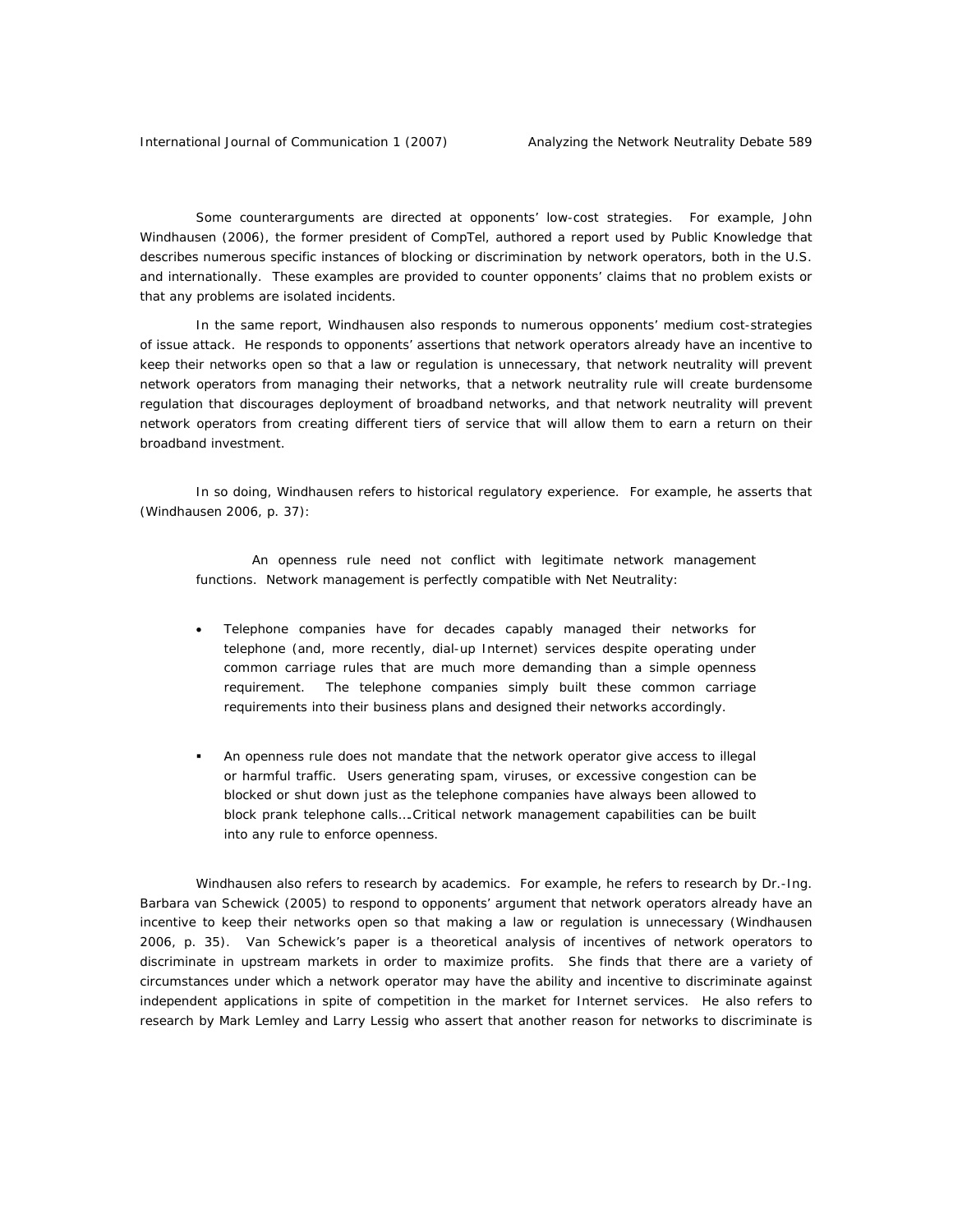that it is standard business practice to sign contracts and sell service to lock in large customers (Windhausen 2006, p. 35).

As previously discussed, network neutrality proponents have countered Whitacre's medium-cost strategy of attacking the legitimacy of a group of proponents by asserting Whitacre's statements as evidence of the intention to discriminate. Furthermore, both FCC Commissioner Copps and Adelstein highlight concerns with the FCC's strategy of symbolic placation by opening an NOI rather than an NPRM.

# **Further Analysis of the Network Neutrality Debate Through Awareness of Strategies of Agenda Denial**

In a previous article, Cherry (2006) asserts that the discourse of the network neutrality debate is misleading in several ways. In particular, Cherry asserts that an "essentiality of access" analysis – the historical alignment of differing access problems to associated legal principles set forth in earlier work (Cherry 2003) – can be used to disentangle the myriad claims embedded in the network neutrality debate.

[Cherry (2006)] shows how the lineage of "essentiality of access" legal principles have been misrepresented in the discourse of *network neutrality.* More specifically, the discourse of *network neutrality* is mischaracterizing the law of common carriage – mirroring the general discourse of deregulatory policies in telecommunications – in a manner that conflates the legal bases for addressing access problems for end user customers and competitors. As a result, there is an unsubstantiated over-reliance on antitrust principles to address provider-to-customer access problems. Furthermore, the discourse suffers from a lack of analytical integrity in failing to evaluate policy recommendations for network neutrality in terms of policy sustainability (p. 484, italics in original).

With reference to opponents' strategies of agenda denial, Cherry (2006) asserts that opponents' medium-cost strategies of issue attack contain serious analytical flaws. Perhaps most fundamental, opponents misidentify the original regulatory regime of common carriage as statutory rather than the common law. This misidentification masks the historical reality and significance of nondiscrimination principles of (common law) common carriage that underlie the development of essential communications and transportation infrastructures, including the physical networks upon which the Internet evolved. Furthermore, this misidentification mirrors the analytical flaws uniquely found in the general discourse of deregulatory policies for telecommunications as compared to transportation networks (Cherry 2005). As a result, the ability for network neutrality proponents to correct opponents' misidentification of the relevant foundational legal regime for telecommunications is particularly challenging.

Yet, understanding opponents' mischaracterization of the law of common carriage exposes analytical flaws of opponents' arguments underlying their strategies of issue attack. In this regard,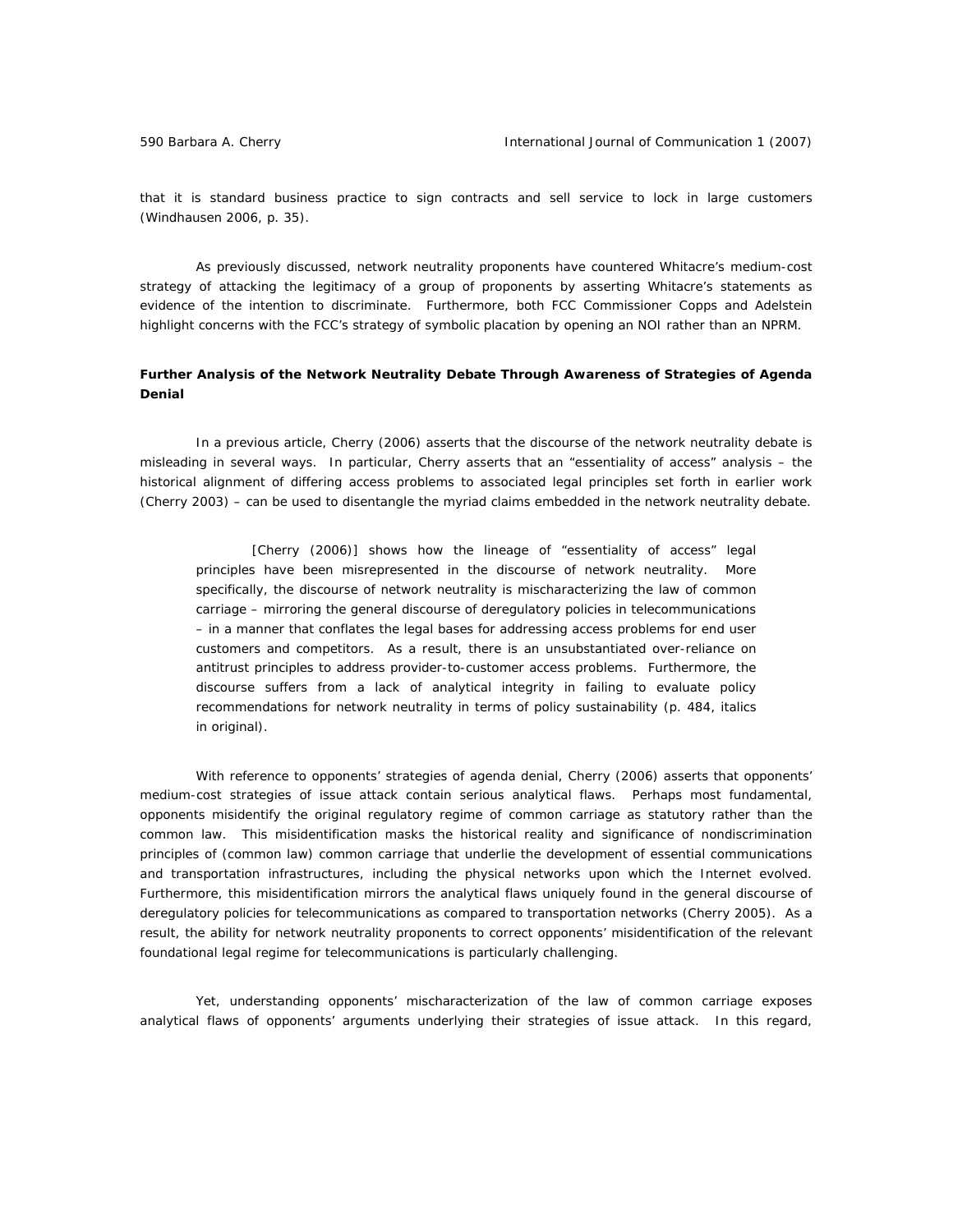opponents conflate the legal bases for access by end-users and competitors in complementary markets, and assert an unsubstantiated over-reliance on antitrust principles to address provider-to-customer access problems. When combined with the recognition that policy recommendations related to network neutrality need to be evaluated in terms of policy sustainability, awareness of these analytical flaws provides support for rebutting opponents' arguments that network neutrality would not permit network operators to allocate capacity efficiently, that nondiscrimination will be adequately addressed through reliance on competition, that network neutrality would block the raising of capital by network operators for new investments, and that existing antitrust law is sufficient to address proponents' concerns.

Consideration of policy sustainability also reveals other critical long-term problems triggered by the FCC's elimination of common carriage obligations for broadband network operators in both its *Cable Modem Declaratory Ruling* (2002) and *Wireline Broadband Access Order* (2005). For example, Cherry  $(2006)$  asserts that the sustainability of certain free speech objectives may be in jeopardy.<sup>7</sup> As a result, deeper inquiry into constitutional issues, such as the constitutional rights of natural persons as opposed to corporations, need to penetrate the network neutrality debate.

The failure to apply common carriage obligations to broadband service poses the question of whether free speech objectives, such as viewpoint diversity, are sustainable. If antitrust principles are insufficient to substitute for the functions that common carriage and public utility obligations have served in providing access, then free speech rights of individuals will be sacrificed to serve economic interests of corporate owners of broadband facilities.

For this reason, Cherry [2003] stresses that broadband access issues require deeper inquiry as to the constitutional rights of natural persons as opposed to corporations (Cherry 2006, p. 507) (footnote omitted).

Furthermore, Cherry (2006, p. 508, emphasis omitted) asserts that "[t]he effects of deregulatory broadband policies on the financial sustainability and ubiquitous deployment of the postal system has not been raised in the network neutrality debate, but needs to be included as part of the general evaluation of policy sustainability problems." These problems arise because increasing substitution of electronic

<sup>&</sup>lt;sup>7</sup> As the inaugural issue of the *International Journal of Communication* is being finalized, the Federal Trade Commission's (FTC) Internet Access Task Force issued a staff report, "Broadband Connectivity Competition Policy" (June 2007), summarizing the Task Force's findings with regard to network neutrality regulation. Time constraints do not permit an analysis of this Report in this paper. However, it is important to note that the Report acknowledges assertions, including those of Cherry (2006) discussed here, that free speech objectives may be at risk in the absence of network neutrality regulation,. *See* Report, at p. 60 n. 268. Nonetheless, given the FTC's jurisdiction is to enforce federal antitrust and consumer protection laws, the Report states that it does "not attempt to balance consumer welfare (… in the economic sense) and free expression. Instead the Report focuses on the consumer welfare implications of enacting some form of net neutrality regulation" (p. 4, footnote omitted).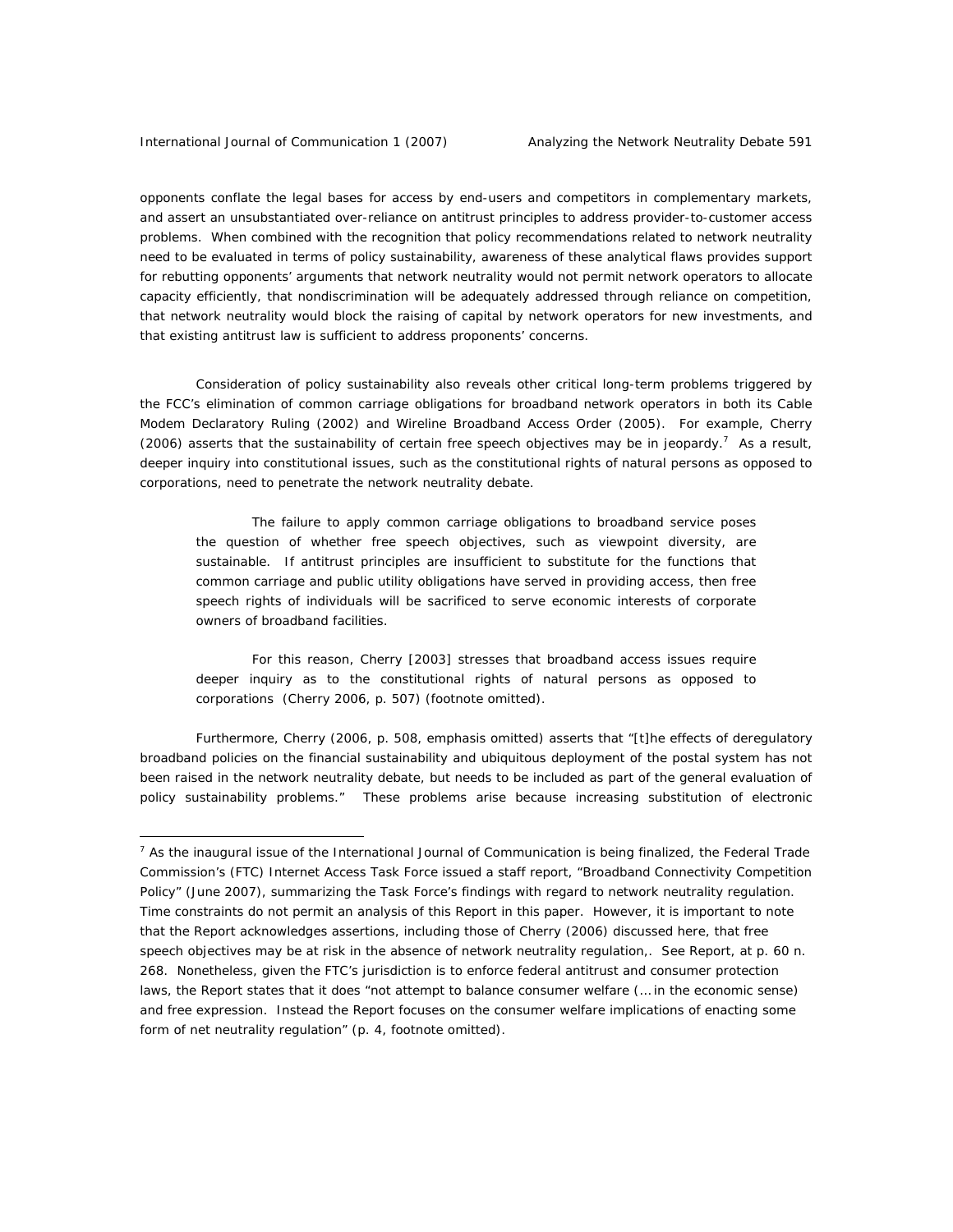communication over the Internet for first class mail threatens the financial viability of the United States Postal Service (USPS), and recommendations for the USPS to become more Internet-dependent increase its reliance on a non-common carriage broadband infrastructure.

These longer-term negative effects related to the failure to address network neutrality concerns – pertaining to free speech objectives, the respective constitutional rights of natural persons and corporations, and the financial viability and ubiquity of the USPS – also present counterarguments to opponents' issue attacks. Significantly, they challenge opponents' assertions that imposition of network neutrality, rather than its absence, will produce unpredictable or negative consequences. Instead, the burden within the debate may need to shift to opponents to justify their claims that failure to impose network neutrality will likely *not* create greater negative consequences. Similarly, they also challenge the adequacy and wisdom of the FCC's strategies of symbolic placation.

### **Concluding Remarks**

The network neutrality debate is a clear example of agenda conflict, whereby proponents seek to get the issue of network neutrality on the political agenda and opponents seek its denial. Awareness of the strategies of agenda denial provides a means for understanding the political dynamic of the overall network neutrality debate. In particular, such awareness can inform evaluation of opponents' arguments and facilitate construction of counterarguments. In so doing, it can also enable policymakers, if so inclined, to better distinguish meritorious claims – by proponents or opponents – from rhetoric. It can also be used to encourage policymakers' reconsideration of strategies of symbolic placation.

Consistent with the results of case studies reviewed by Cobb and Ross (1997), thus far opponents' arguments are dominated by medium-cost strategies that attack the legitimacy of the network neutrality issue. The most common strategy is the argument that the problem identified by proponents is not a public problem but one that the private sector (competition) should solve. These strategies are supplemented by medium-cost strategies that attack the legitimacy of a group of proponents or offer symbolic placation, as well as by low-cost strategies that deny that a problem exists or claim that the concerns are isolated incidents.

Proponents have offered various counterarguments. Some utilize data to rebut opponents' lowcost strategies. Others refer to historical regulatory experience or academic research to counter arguments underlying opponents' medium-cost strategies.

The significance of the analysis in Cherry (2006) is augmented by the current paper's framing of the network neutrality debate in terms of agenda denial. This framing emphasizes the difficulties proponents face in exposing the analytical flaws embedded in opponents' medium-cost strategies of issue attack while highlighting the importance of doing so. Furthermore, it illustrates why the network neutrality debate needs to be broadened to consider other critical long-term problems triggered by the *absence* of network neutrality rules. For this reason, opponents of network neutrality should bear – and policymakers should seek to impose – a greater burden of justifying claims that failure to network neutrality will likely *not* create greater negative consequences.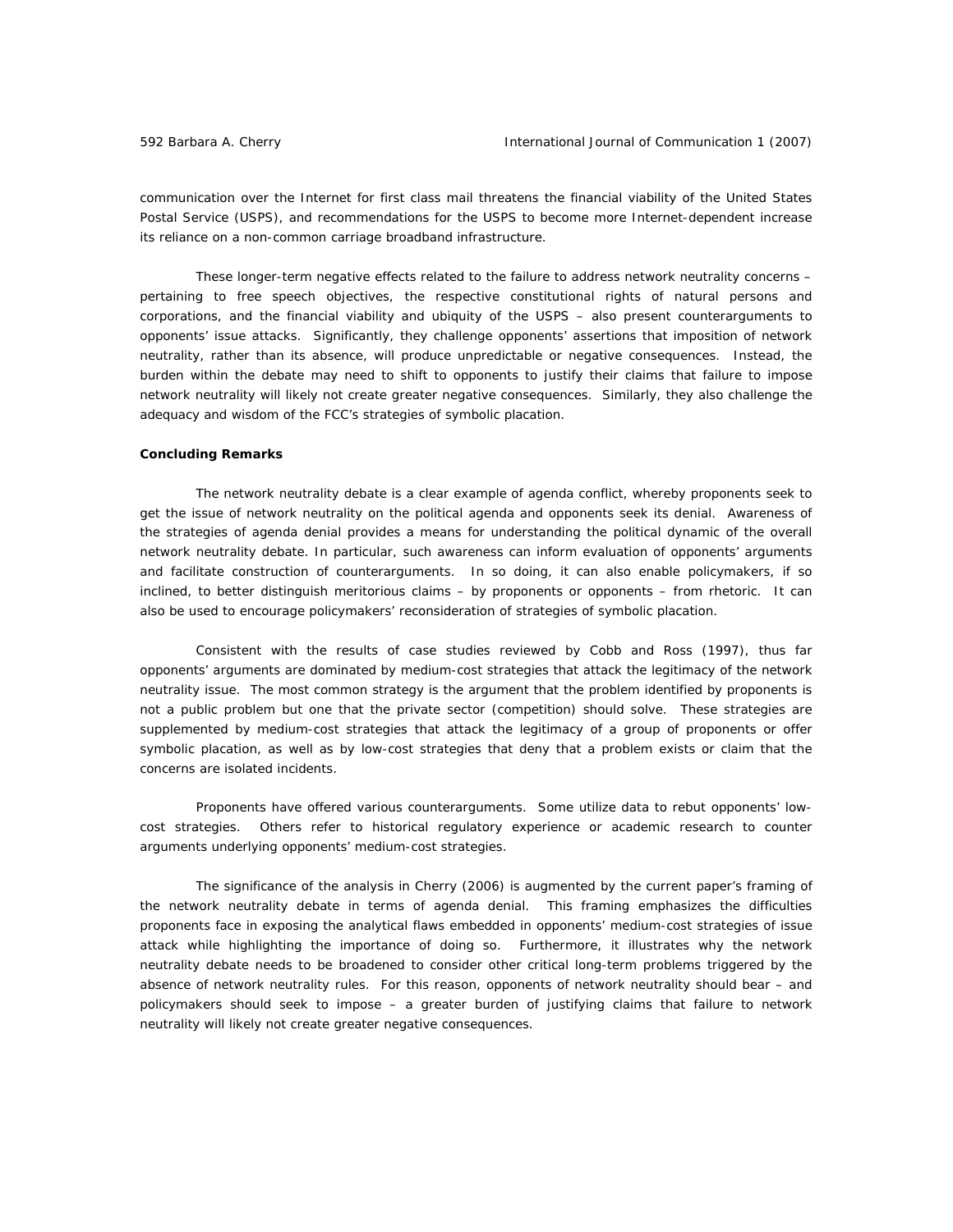It is hoped that this analysis of the network neutrality debate will encourage others to consider their analyses of network neutrality from the perspective of agenda denial. In this way, evaluation of proponents' and opponents' arguments or construction of new arguments may follow new lines of inquiry or benefit from improved focus.

# **References**

"At SBC, It's all About 'Scale and Scope,'" *BusinessWeek Online* (Nov. 7, 2005).

- James L. Cattuso (2006), "Broadband Regulation: Will Congress Neuter the Net?" *Backgrounder*, No. 1941, published by The Heritage Foundation.
- Barbara A. Cherry (2006), "Misusing Network Neutrality to Eliminate Common Carriage Threatens Free Speech and the Postal System," 33 *N. KY. L. Rev.* 483.
- Barbara A. Cherry (2005), *Back to the Future: How Transportation Deregulatory Policies Foreshadow Evolution of Communications Policies,* Paper presented at the 33rd Research Conference on Communication, Information and Internet Policy (TPRC 2005), Arlington, VA.
- Barbara A. Cherry (2003), "Utilizing 'Essentiality of Access' Analyses to Mitigate Risky, Costly and Untimely Government Interventions in Converging Telecommunications Technologies and Markets," 11 *CommLaw Conspectus* 251.
- Roger W. Cobb & Marc H. Ross (1997), *Cultural Strategies of Agenda Denial: Avoidance, Attack, and Redefinition* (Lawrence, KA: University Press of Kansas).
- *In the Matter of Appropriate Framework for Broadband Access to the Internet over Wireline Facilities, Universal Service Obligations of Broadband Providers,* CC Docket no. 02-33, Policy Statement, 2005 WL 2347767 (F.C.C.) (2005) (herein referred to as *Wireline Broadband Access Order*).
- *In the Matter of Broadband Industry Practices,* WC Docket No. 07-52, Notice of Inquiry, 22 FCC Rcd 7894 (2007).
- *Inquiry Concerning High-Speed Access to the Internet Over Cable and Other Facilities;* Internet Over Cable Declaratory Ruling; Appropriate Regulatory Treatment for Broadband Access to the Internet Over Cable Facilities; 67 Fed. Reg. 18, 828 (2002) (herein referred to as *Cable Modem Declaratory Ruling*).
- John W. Kingdon (1995), *Agendas, Alternatives, and Public Policies (2d edition)* (HarperCollins College Publishers).